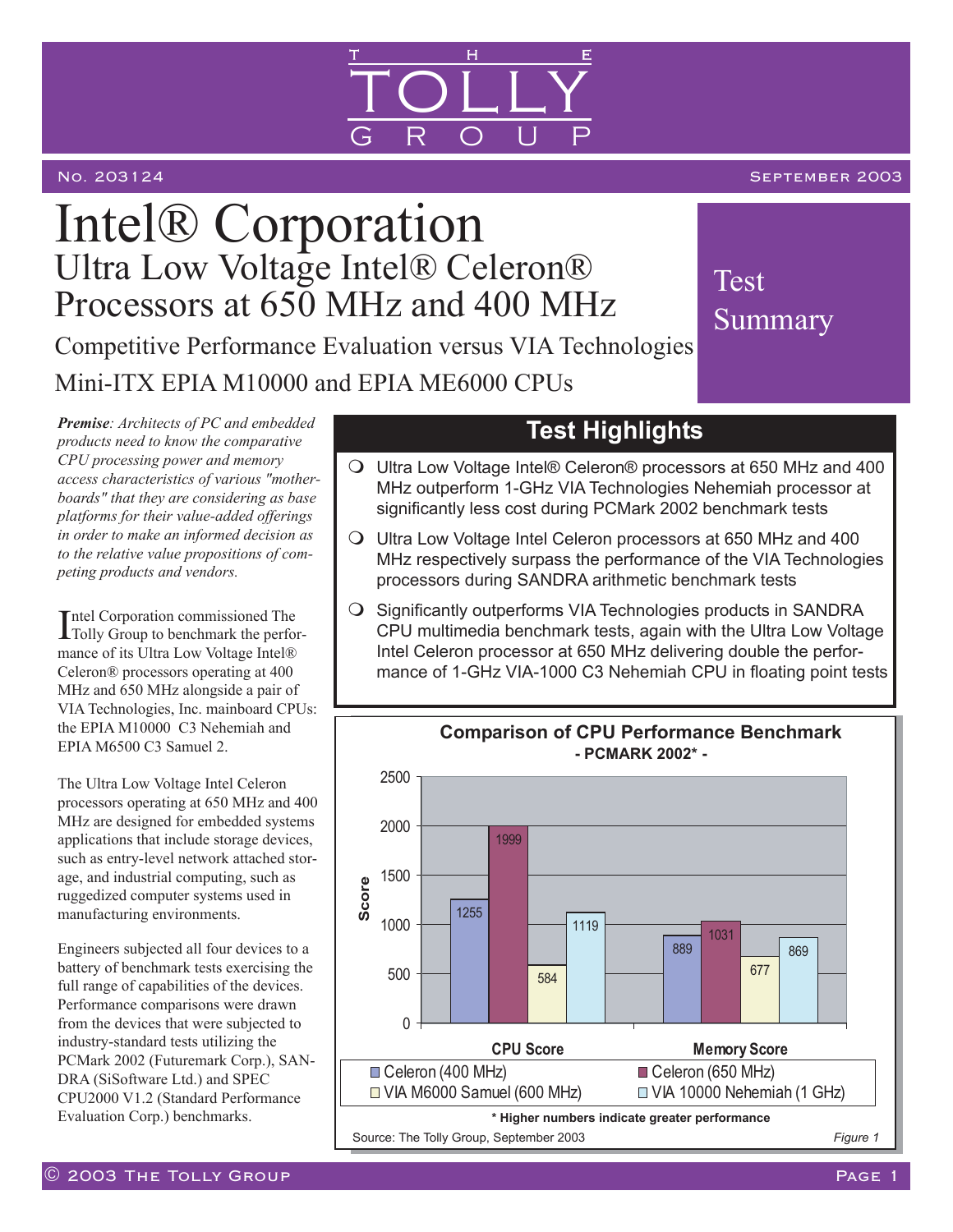Tests reveal that even with less CPU clock speed than the VIA Technologies devices, the Ultra Low Voltage Intel Celeron processors operating at 400 MHz and 650 MHz consistently outperform the competitive products tested, demonstrating that Intel delivers greater CPU bang for the buck.

### **RESULTS**

#### PCMARK 2002 Tests

Engineers conducted six CPU and 25 memory tests each on the four devices. CPU performance scores clearly were in favor of the Ultra Low Voltage Intel® Celeron® processors as per the results generated by the CPU score and memory scores derived from PCMark 2002 tests. The 400-MHz version of the Ultra Low Voltage Intel Celeron processor yielded a CPU score of 1,255, outperforming the 1-GHz VIA Technologies' C3 Nehemiah by about 12%, which yielded a CPU score of 1,119. (see Figure 1.) Scores for the memory tests conducted on both devices show that the Ultra Low Voltage Intel Celeron processor at 400 MHz achieved a mark of 889 versus 869 for the 1-GHz VIA Technologies C3 Nehemiah. Meanwhile, the Ultra Low Voltage Intel Celeron processor at 650 MHz generated a CPU score of 1,999 and a memory score of 1,031, posting the best performance among the four devices under test.

#### SANDRA Benchmarks

Engineers conducted tests in three areas: a CPU arithmetic benchmark, a CPU multimedia benchmark and a memory bandwidth benchmark.

For the integer-based arithmetic benchmark, Drystone ALU, the Ultra Low Voltage Intel Celeron processor at 650 MHz generated the highest score - 1,765 - followed by the VIA Technologies C3 Nehemiah, the





#### $\overline{\mathbb{O}}$  2003 The Tolly Group  $\overline{\mathbb{O}}$  and  $\overline{\mathbb{O}}$  and  $\overline{\mathbb{O}}$  and  $\overline{\mathbb{O}}$  and  $\overline{\mathbb{O}}$  and  $\overline{\mathbb{O}}$  and  $\overline{\mathbb{O}}$  and  $\overline{\mathbb{O}}$  and  $\overline{\mathbb{O}}$  and  $\overline{\mathbb{O}}$  and  $\overline{\mathbb{O}}$  and  $\overline{\mathbb{O}}$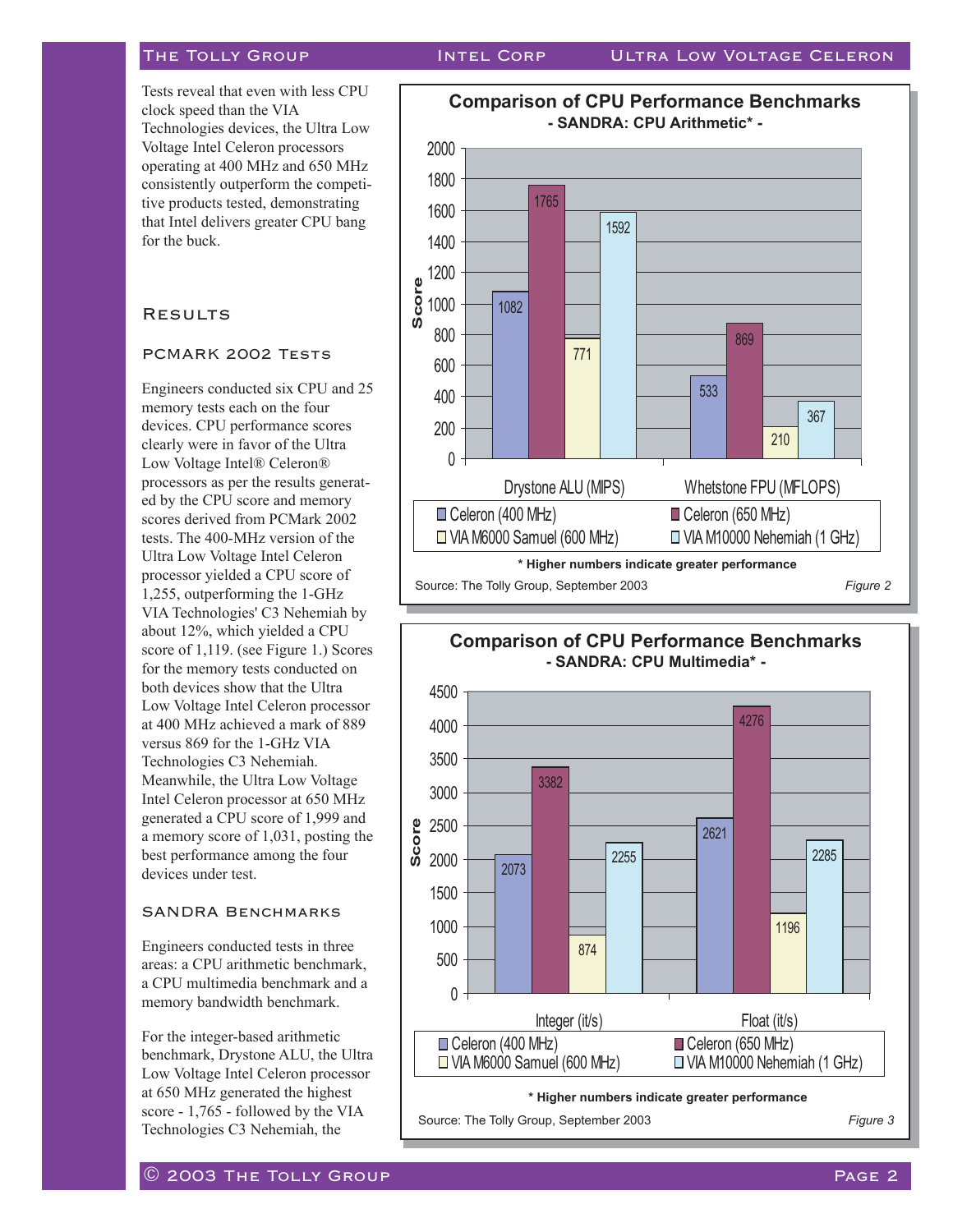Ultra Low Voltage Intel Celeron processor at 400 MHz and the VIA Technologies Samuel 2 processor. For the floating point-based benchmark, Whetstone FPU, the Ultra Low Voltage Intel Celeron processors performed well compared to the VIA devices. (See Figure 2.)

For the CPU multimedia benchmarks provided by the SANDRA suite, the Ultra Low Voltage Intel Celeron processor at 650 MHz lead all devices again for both the integerbased and floating point-based benchmarks with scores of 3,382 and 4,276, respectively. (See Figure 3.) Tests scores on the multimedia benchmarks demonstrate better performance of the Ultra Low Voltage Intel Celeron processors compared to the VIA Technologies devices.

In the SANDRA memory bandwidth benchmarks, the VIA Technologies 1-GHz C3 Nehemiah generated a maximum score of 743 for the integer-based RAM bandwidth benchmark, while the Ultra Low Voltage Intel Celeron processor at 650 MHz generated a score of 551. (See Figure 4.) There was, however, a difference in RAM memory used in the Intel® platforms that used PC133 SDRAM and Via Technologies platforms that used DDR266.

### SPEC CPU2000 **BENCHMARKS**

With respect to both the computeintensive integer and floating-point performance, the Ultra Low Voltage Intel Celeron processor at 650 MHz generated the maximum scores with values of 276 and 198 respectively for both tests. (See Figure 5.) The VIA Technologies C3 Nehemiah performed slightly better than Ultra Low Voltage Intel Celeron processor at 400 MHz in the SPECint\_base2000 test with a value of 217 versus 201 for the Ultra Low Voltage Intel Celeron processor at 400 MHz. But, for SPECfp\_base2000 benchmarks, the Ultra Low Voltage Intel Celeron processor at 400 MHz delivered bet-

#### The Tolly Group Intel Corp Ultra Low Voltage Celeron

ter performance with a score of 162 versus the VIA Technologies C3 Nehemiah's 129. The VIA Technologies C3 Samuel 2 demonstrated the lowest performance scores among all the devices tested.

#### Analysis

Test results show that processor clock speed, alone, is not a proven arbiter of overall performance. Operating at almost one-third less the clock speed of the VIA Technologies 1-GHz EPIA M10000, Intel's Ultra Low Voltage Intel® Celeron® processor at 650 MHz delivers greater performance consistently across the PCMark, SANDRA and SPEC CPU2000 tests.

In the PC Mark 2002 tests, both the Ultra Low Voltage Intel Celeron processors at 650 MHz and 400 MHz outperform the 1-GHz VIA Technologies C3 Nehemiah - in both CPU and memory score tests. Such extra performance headroom assures developers the processor can accommodate surges in load without jeopardizing system design.

Looking at the results of CPU Arithmetic and CPU Multimedia benchmarks from SANDRA, the Ultra Low Voltage Intel Celeron processor at 400 MHz scored lower compared to 1-GHz VIA Technologies C3 Nehemiah in integer-based benchmarks, but outperformed it in the case of floating point-based benchmarks. This could be attributed to the basic architectural differences of the two processors and thus the way the basic instructions are performed in these devices. With respect to the Memory Bandwidth integer-based benchmark, the Ultra Low Voltage Intel Celeron processors at 650 MHz and 400 MHz held their own against the VIA Technologies C3 Nehemiah, earning scores of 564 and 551, respectively, to the Nehemiah's 743. Meanwhile, the VIA Technologies C3 Samuel 2,

**Intel® Corporation** 

**Ultra Low Voltage Intel® Celeron® processor at 650 MHz and 400 MHz**



### **CPU Performance Validation**

**Intel® Corporation Ultra Low Voltage Intel® Celeron® processor at 650 MHz and 400 MHz Product Specifications\***

The Ultra Low Voltage Intel Celeron processors provide an exceptional value for thermally sensitive and space-constrained embedded computing applications by combining the optimal balance of cost, performance, and low power. The processors are the ideal solution for communication appliances such as network attached storage, Web pads and other applications with lower power envelopes and BOM requirements.

#### **Features**

- Built on the Intel® 0.13 micron process
- 256K full-speed on-die Layer 2 Cache operating at core frequency
- Low-profile, surface-mount µFCBGA package
- $\mu$ FCBGA package (35 x 35 mm)
- 479 balls in area array
- Tjunction:  $0^{\circ}$  to  $100^{\circ}$ C
- MMX<sup>™</sup> technology
- Floating Point Unit (FPU)
- Dynamic Execution Micro-Architecture
- On-Die L2 cache with Error Checking and Correcting (ECC)
- 100 MHz processor side bus
- 400 MHz has 4.2W TDP (max), 3.75W TDP (typ)
- 650MHz has 8.3W TDP (max), 7.0W TDP (typ)

**For more information contact:** Intel Corporation 2200 Mission College Blvd. P.O. Box 58119 Santa Clara, CA 95052-8119 (916) 356-3104 http://developer.intel.com/design/intarch/celeron/celeron.htm

*\*Vendor-supplied information not verified by The Tolly Group*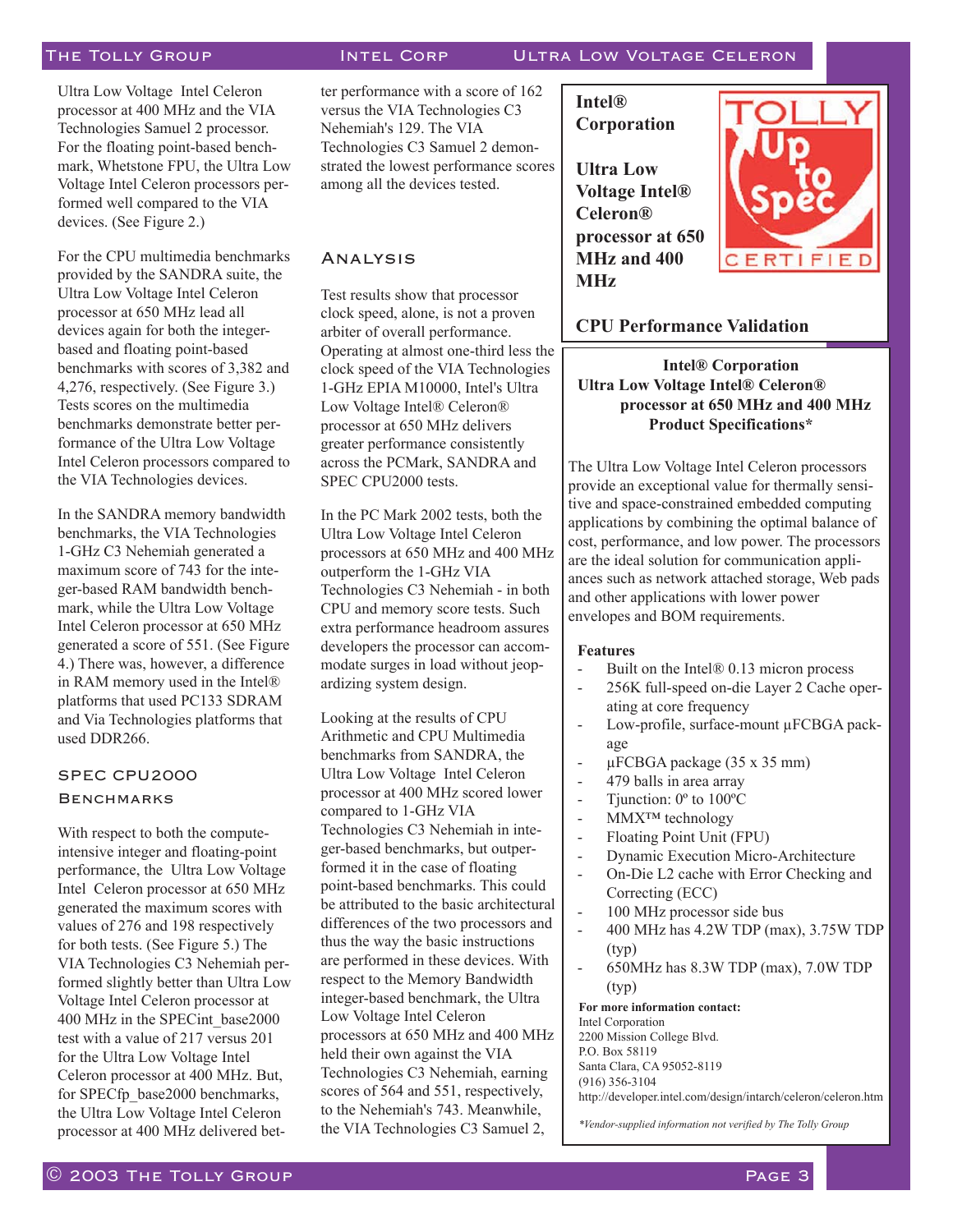with a speed of 600 MHz, scored just 215. All devices posted similar performance with respect to the float-based bandwidth benchmark, except in case of VIA C3 Nehemiah, which achieved a score of 418.

From the results of the SPEC CPU2000 suite benchmarks executed on the Ultra Low Voltage Intel Celeron processors and the VIA Technologies C3 processors, it is evident that the Ultra Low Voltage Intel Celeron devices performed better in integer-based and floating point-based benchmarks than the VIA Technologies devices. The VIA devices have comparable performance scores for most of the integer-based benchmarks, but are inferior in the case of floating-pointbased benchmarks as reflected by the test scores.

The reason could be attributed to platform-based features of these devices, especially caching capabilities. Benchmark scores are always disputable, as they are based upon simulated workloads, never real workloads. Therefore, the actual performance of the processors should be assessed based on real applications and the benchmarks should be a guideline to make a performance comparison.

### **TEST CONFIGURATION** and Methodology

For performance tests, The Tolly Group tested Ultra Low Voltage Intel® Celeron® processor at 650 MHz and 400 MHz, model PEB-3632VL2A, a device outfitted with 512 MB of PC133 SDRAM memory and a 512 KB Layer 2 memory cache. The Ultra Low Voltage Intel Celeron devices were housed in a 5.25" EBX form factor with a Maxtor Fireball3 ATA 133 30-Mbyte hard drive, with the system running Windows XP Pro/XP1.

The Tolly Group tested the Ultra

<sup>551</sup> <sup>538</sup> <sup>564</sup> <sup>551</sup> 215 **215** 243 743 418  $\theta$ 100 200 300 400 500 600 700 800 RAM Bandwidth Int (MB/s) RAM Bandwidth Float (MB/s) **Score**  $\Box$  Celeron (400 MHz)  $\Box$  Celeron (650 MHz)  $\Box$  VIA M6000 Samuel (600 MHz)  $\Box$  VIA M10000 Nehemiah (1 GHz) **Comparison of CPU Performance Benchmarks - SANDRA: Memory Bandwidth\* -**  Source: The Tolly Group, September 2003 *Figure 4* **\* Higher numbers indicate greater performance**

Low Voltage Intel Celeron devices against a pair of VIA Technologies VIA C3 processors - the ME10000 and ME6000. The ME10000 is a 1- GHz C3 Nehemiah processor outfitted with 512 MB of DDR266 RAM, a 128-KB Layer 1 cache and 64-KB Layer 2 cache. The ME10000 Nehemiah processor was housed in a 170mm by 170mm mini-ITX form factor. Like the Ultra Low Voltage Intel Celeron configuration, the VIA Technologies processors utilized a Maxtor Fireball3 ATA 133 30-Mbyte hard drive, with the system running Windows XP Pro/XP1. The ME6000 is a 600-MHz processor configured identically to the ME10000 described above.

Each device was subjected to the following tests independently using the exact same steps with the following industry standard benchmarks. Each test was run for three iterations in order to improve the accuracy of performance analysis.

PCMark 2002

PCMark 2002 basically is a component-level benchmark developed and distributed by Futuremark. It is designed to be a unified benchmark to test PCs on any platform, specifically geared towards home and office users (laptops, desktops and workstations). More information on PCMark 2002 is available at www.futuremark.com

In these tests, the algorithms used to measure six CPU-specific tests stressed both the integer and the floating-point unit and included some Intel® Streaming SIMD Extensions (SSE) and SSE2 optimizations. They are designed to test the performance of the processors where cache size is one of the major parameters affecting processor performance. In the 25 memory tests conducted, different operations were performed using several different block sizes in order to determine the speed of Layer 1 and Layer 2 cache as well as system memory. These operations were read, write, readmodify-write and random access.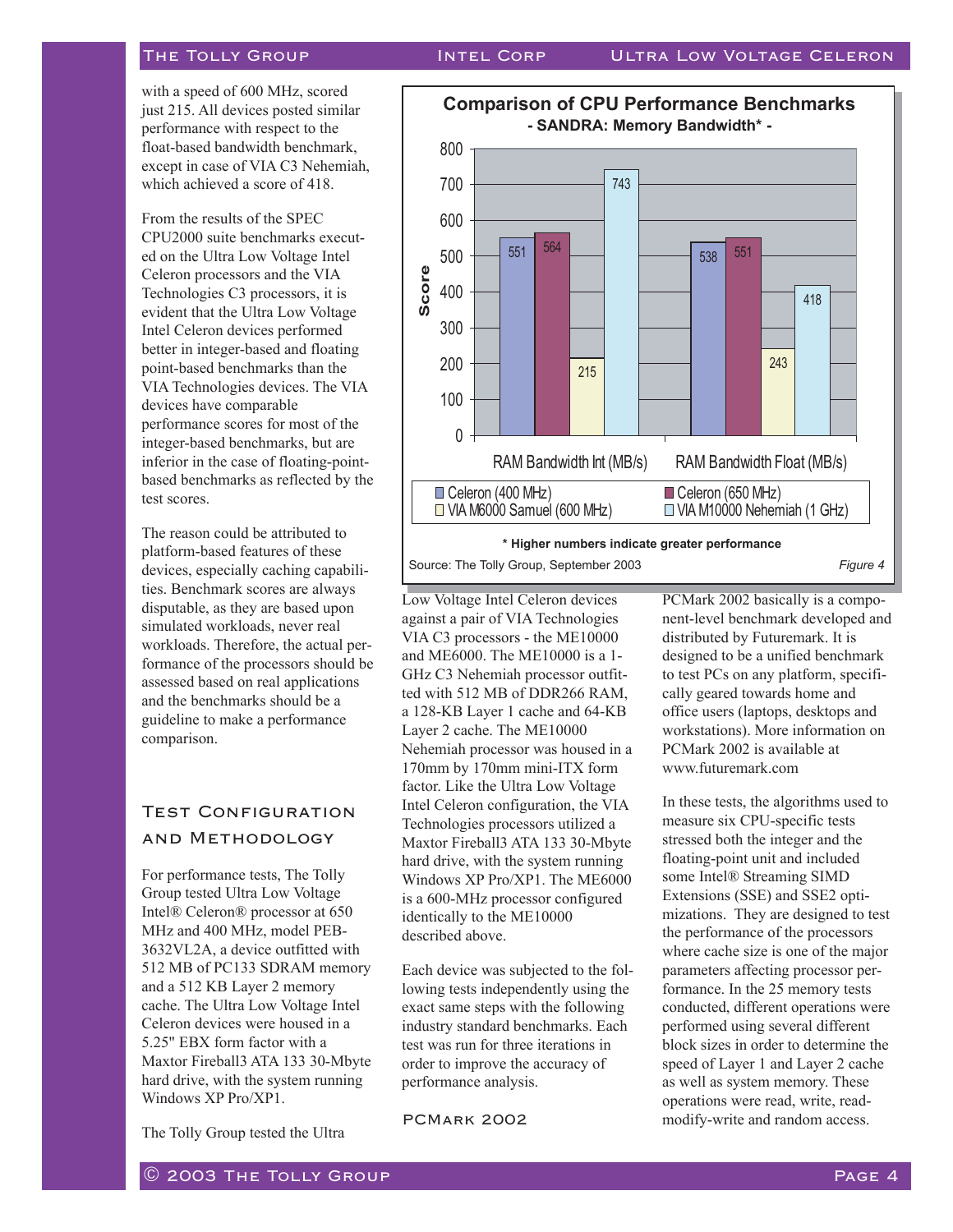

The overall CPU and memory scores were calculated based on the performance of the processor with these individual benchmarks.

The tests were conducted as per the instructions provided by the test tool. The desired benchmarks were selected and executed.

Test results were recorded as the aggregate and individual scores generated by the test tool. Three test runs were executed and the average of the results was used for the analysis and comparison of different processors under consideration.

#### SANDRA

SiSoftware SANDRA (the System Analyzer, Diagnostic and Reporting Assistant) is an information and diagnostic utility. The SANDRA suite basically consists of three benchmark sets: CPU Arithmetic Benchmark, CPU Multimedia Benchmark and Memory Bandwidth Benchmark. This tool measures the

processor performance scores based on both integer and floating point based measurements. More information on the SANDRA benchmark is available at www.sisoftware.co.uk

For the SANDRA benchmark, engineers employed the following tests: on the CPU arithmetic side, the Drystone ALU (MIPS) and the Whetstone FPU (MFLOPS) were used. For the CPU multimedia benchmark, engineers used Integer and Floating Point tests to measure the processors' instruction per second (it/s) rate.

Tests were conducted as per the instructions provided by the test tool. The desired benchmarks were selected and executed.

Test results were recorded as the aggregate and individual scores generated by the test tool. Three test runs were executed and the average of the results was used for the analysis and comparison of different processors under consideration.

### SPEC CPU2000

The SPEC benchmarks are published by the Systems Performance Evaluation Cooperative and consist of a group of codes that are run on various computers by the hardware vendors to compare the speed of different computers. SPEC CPU2000 focuses on compute-intensive performance, which means these benchmarks emphasize the performance of the computer's processor (CPU), the memory architecture, and compilers. SPEC CPU2000 provides a comparative measure of integer and/or floating point compute intensive performance. The benchmark codes are selected so that they represent different types of calculations and they are an excellent indication of the cumulative performance of a computer. The source codes are written in FORTRAN, C, C++ and hence needed compilers should be installed in the device under test for compiling the codes. The ratio for each of the benchmarks is calculated using a